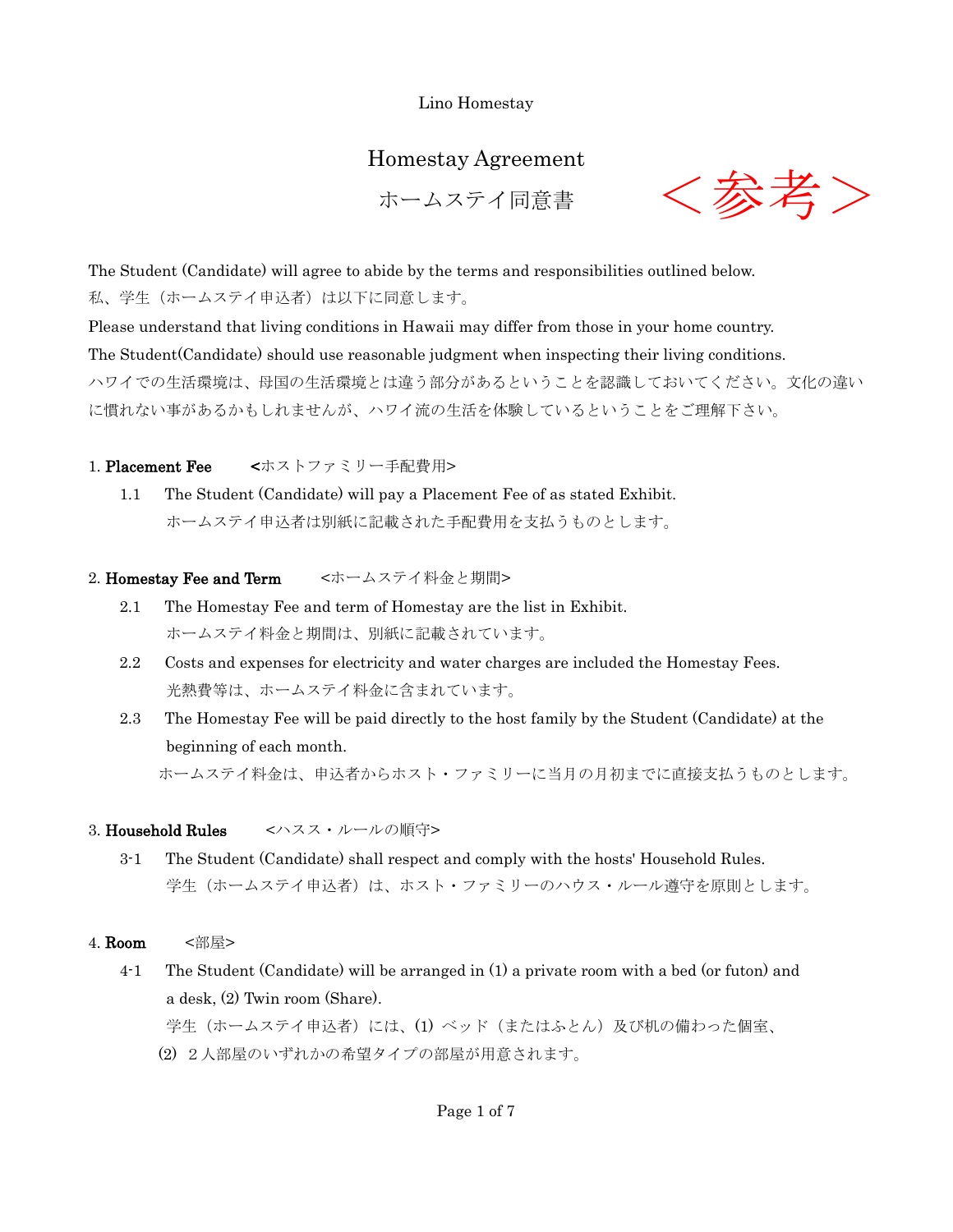- 4-2 The Student (Candidate) must keep clean the room and maintain it in a presentable manner. 与えられた部屋は、各自で掃除をして、きれいに保たなくてはなりません。
- 4-3 The Student (Candidate) understands that some host families have more than one room, and there may be other homestay student with different native languages staying in separate rooms. ステイ先に複数の部屋がある場合、他の部屋に母国語が異なる学生が滞在することに同意します。

#### 5. Bathroom <浴室>

5-1 The Student (candidate) will be provided with bathroom that is private or share with host family.

風呂、トイレはホスト・ファミリーと共用あるいは私用のものが提供されます。

5-2 The Student (Candidate) must supply his/her own toiletries (Soap, Shampoo, Toothbrush, toothpaste, laundry soap, etc.) 洗面用具、洗剤等の消耗品(石鹸、シャンプー、歯ブラシ、歯磨き粉、洗剤等)は、各自で用意 するものとします。

## 6. **Meals** <食事>

- 6-1 If meal plan selected, the Host Family will provide two (2) meals, breakfast and dinner a day. ホスト・ファミリーは、希望者に対して、朝夕2回の食事を提供します。
- 6-2 Breakfast (cereal, yogurt, baked items, fruits, etc. ) will be self-serve. 朝食(シリアル、ヨーグルト、パンやペストリー、果物など)は、基本的にセルフサーブとなります。

# 7.Laundry <洗濯>

- 7-1 The Student (Candidate) is required to wash and dry his/her own laundry. The host family will provide washing machine and dryer for them. 洗濯は、各自行うものとする。
- 7-2 The Student (Candidate) is allowed to use washer and dryer up to twice a week. 洗濯機の利用は、週に1、2回までとなります。(各ホスト・ファミリーのハウス・ルールに従って下さい)

# 8. Smoking <喫煙>

8-1 Smoking is not permitted inside the Host Family's house at any time. Smoking includes use of E-cigarettes/vaping device.

ホスト・ファミリー宅内での喫煙はいかなる場合も禁止されています。 電子たばこ、加熱式煙草も同様です。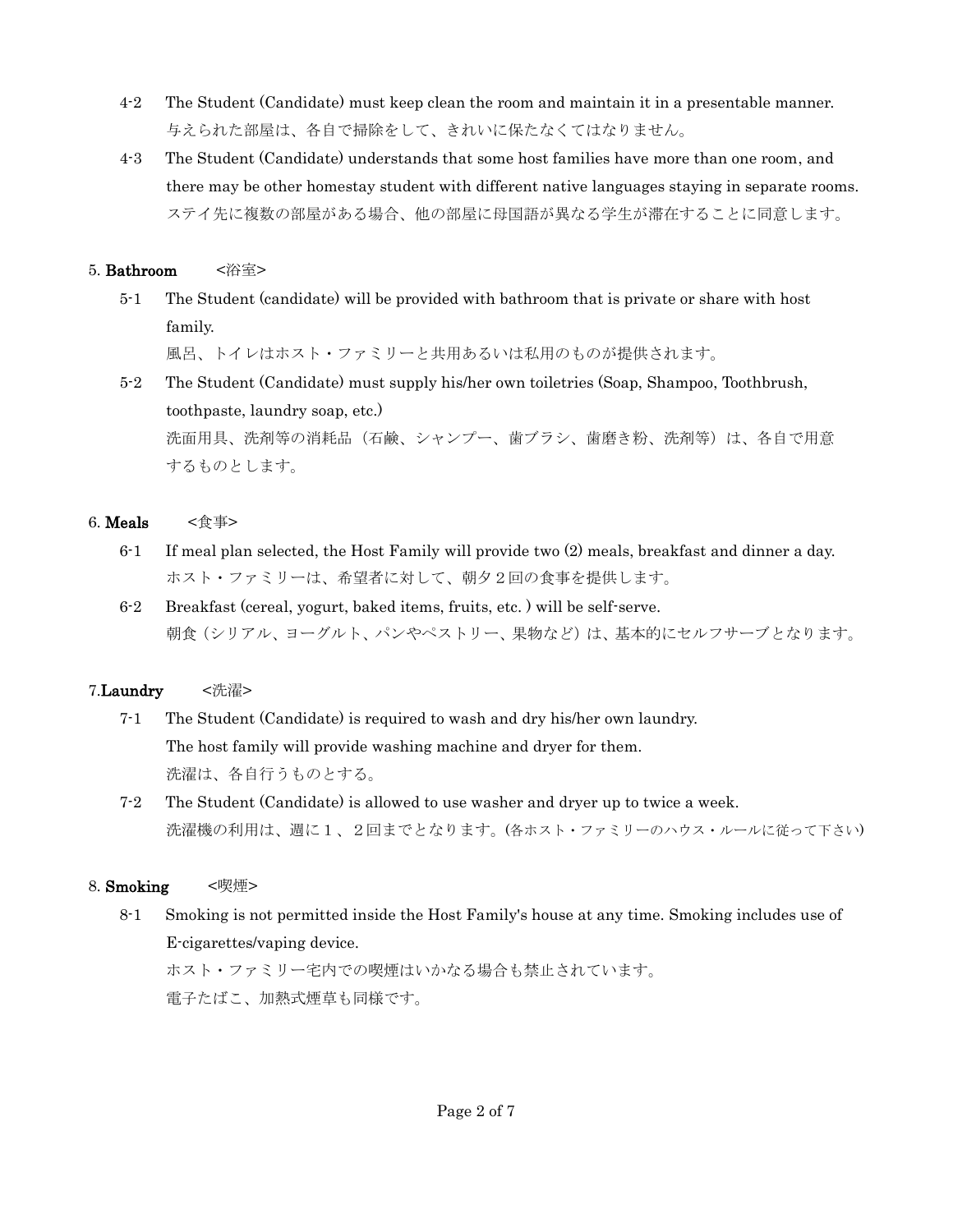#### 9. Visitor <訪問客>

9-1 The Student (Candidate) may ONLY invite visitors to the host family's house with prior permission of the host family.

ホスト・ファミリーの事前の許可を得た時のみホームステイ宅に友人などの訪問客を招き入れる事が できます。

#### 10. Insurance <保険への加入>

10-1 The Student (Candidate) is required to purchase Study Abroad Insurance. Neither the host family nor Lino Homestay shall be responsible for any injury, sickness, hospitalization or treatment costs during homestay period. 学生(ホームステイ申込者)は、病気、事故に備え海外留学生保険への加入が必須となります。 ホームステイ滞在中に起きる怪我、病気、入院、治療などの費用に対して、ホスト・ファミリー と Lino Homestay は責任を負いません。

## 11. Transfer / Move out <ホスト・ファミリーの変更及び退去/転出>

11-1 If the Student (Candidate) requested to change the host family after Check in, Lino Homestay will make another arrangement with full amount of Arrange Fee. However, the Student (Applicant) requested to change the host family within less than 10 days after checking in by host family reason, the Arrange Fee is not billed for the cost of arrangement. Thirty (30) days notice must be provided to the host family and Lino Homestay before checking out.

ホスト・ファミリーの変更を希望する場合は、Lino Homestay にて別のホスト・ファミリーを 紹介、手配することが可能ですが、新たに手配手数料が発生します。ただし、チェックイン後、 10 日未満のホスト・ファミリー都合による変更希望に関しては、その限りではありません。 ホスト・ファミリーから退去/転出の場合は、必ず30日前までに、ホスト・ファミリー及び Lino Homestay に通知しなければなりません。

# 12. Responsibilities of the Student (Candidate) <学生(ホームステイ申込者)の注意事項>

- 12-1 In the event of staying overnight elsewhere or when dinner or breakfast is not required, the Student (Candidate) shall contact the host family by the time agreed to beforehand. 学生(ホームステイ申込者)は、食事を取らない場合や外泊する時は、ホスト・ファミリーに 事前に知らせなくてはなりません。
- 12-2 The Student (Candidate) shall always inform his or her contact information to the host family and Lino Homestay.

学生(ホームステイ申込者)は、常に連絡先をホスト・ファミリーに 知らせること。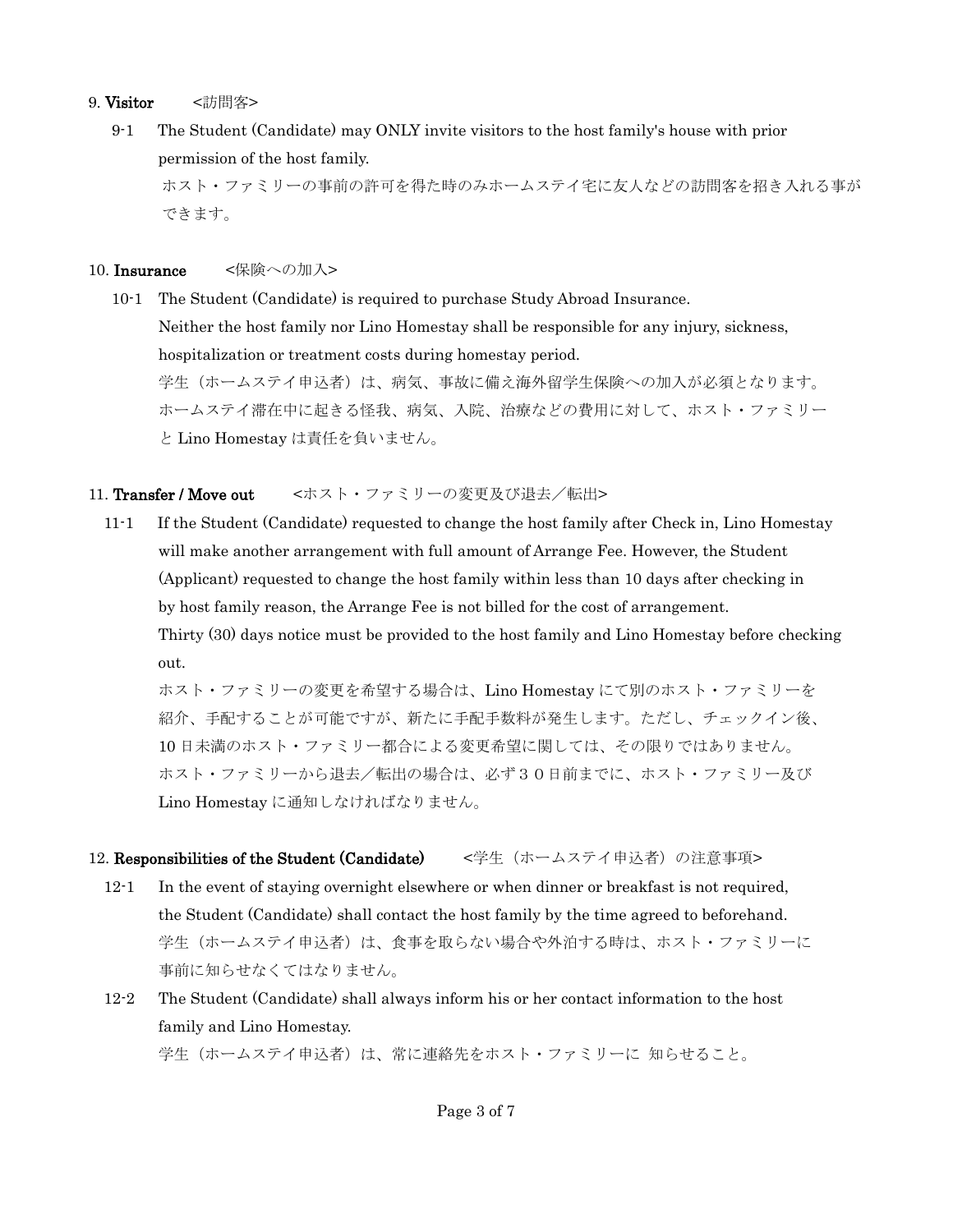- 12-3 The Student (Candidate) shall take full responsibility for all personal valuables and belongings during the homestay. The host family and Lino Homestay take no responsibility in the event of fire, natural disaster, robbery or other loss of said belongings. 学生(ホームステイ申込者)は、貴重品、各自の持ち物は責任もって自分で管理する事。 もし、滞在中に災害や盗難、紛失にあった場合も、ホスト・ファミリー及び Lino Homestay は、 責任を負いかねます。
- 12-4 The student (applicant) shall:

学生(ホームスステイ申込者)は以下の行為を行いません。

- (i) not let any other person stay overnight or live in the student's room. 第三者を宿泊させる、または同居させること
- (ii) not bring any dangerous or extremely heavy objects in the host family's residence. 危険物もしくは超重量物を持ち込むこと
- (iii) not make extreme noise, make noise in midnight or early morning, nor cause a nuisance the host family or its neighbors. 著しい騒音を出すこと、深夜早朝に騒音を出しホストもしくは近隣に迷惑を及ぼすこと。

#### 13. Solving the trouble <問題の解決>

13-1 Each of host family and the Student (Candidate) shall have rights and responsibilities for the other party directly and settle any dissensions, troubles, or disputes with the other party. Lino homestay will use its responsible efforts to help the host family and the Student (Candidate) solve such trouble,

but will not be responsible for any rights and responsibilities (including any delay or failure of performance of obligations) between the host family and the Student (Candidate) nor have any obligations of settling dissension or disputes between them.

ホスト・ファミリーと学生(ホームステイ申込者)は相互に直接的に権利を有し義務を負うものとし、 相互の不和、問題、争いは両者の間で解決するものとします。Lino Homestay は、両者が、これら トラブルを帰結できるよう援助する点で合理的な努力を払うものとしますが、両者の権利義務(義務 の不履行を含む)について責任を負わず、両者の不和、争いの解決については何ら義務を負いません。

#### 14.Arbitration <仲裁>

14-1 Any dispute arising under this Agreement, including any breach of or disagreement regarding the interpretation of this Agreement, which the Parties cannot resolve in good faith ("Dispute"), will be submitted to binding arbitration before a single arbitrator. Such arbitration will be the exclusive method for resolving a Dispute. No Party may commence an action or other proceeding to resolve or address a Dispute. A Party may initiate arbitration by giving to the other Party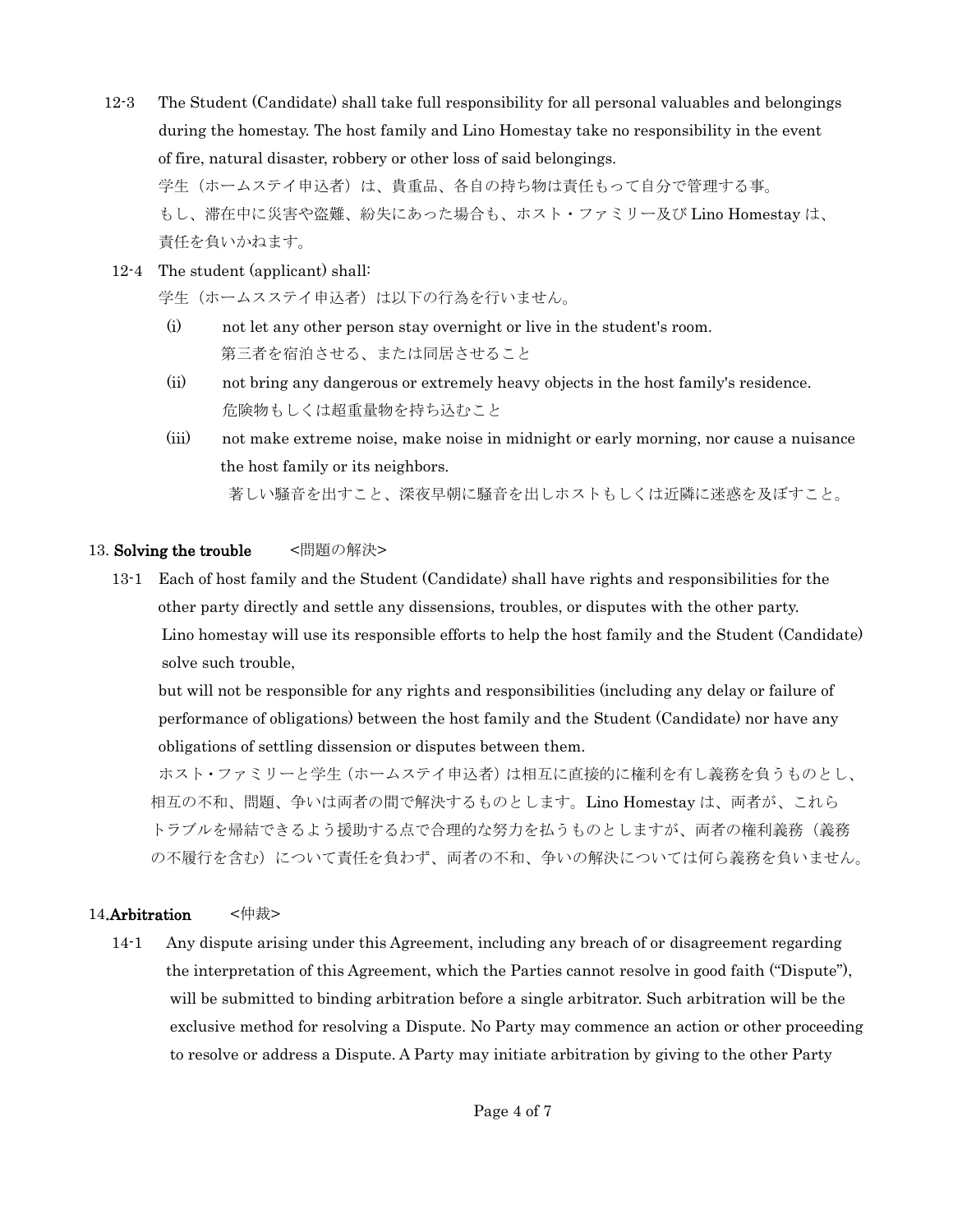written notice of submission to arbitration of such a Dispute ("Arbitration Demand"). Upon receipt of an Arbitration Demand, the Parties will use their best efforts to agree upon and retain a single arbitrator.

両当事者の誠意に基づいて解決することができない、本契約の違反や、本契約の解釈に関する意見の 相違を含む、本契約から生じたあらゆる紛争(「紛争」)は、1 名の仲裁人による拘束力のある仲裁に 付託されるものとします。かかる仲裁は紛争を解決するための唯一の手段となります。したがって、 いずれの当事者も、紛争を解決/処理するために、訴訟やその他の手続を開始することはできません。 当事者は、紛争を仲裁に付託する旨を相手方当事者に通知すること(「仲裁請求」)によって、 仲裁手続を開始することができます。仲裁請求に際し、両当事者は仲裁人を選定し、かかる仲裁人を 確保するために最大限の努力を払うものとします。

14-2 The Parties will be responsible for their own attorneys' fees and other costs of arbitration, except that they will each pay one-half of Arbitrator's fees and expenses. Judgment may be entered upon any award made in arbitration by the Circuit Court of the First Circuit of the State of Hawaii as provided by statute, which judgment will not be subject to appeal.

両当事者は、仲裁人に支払う報酬および仲裁人が支出した諸経費を折半し、自社の弁護士費用や その他の仲裁費用を各自で負担します。判決は、制定法の定めに準じ、ハワイ州の第一巡回裁判所に おける仲裁裁定に基づいて下されます。かかる判決は最終のものであり、上訴は受け付けられません。

#### 15. Waiver of Liability <責任の放棄>

15-1 The Candidate and any undersigned party agree to HOLD HAMLESS Lino Homestay and WAIVE any and all current and future claims, actions, suits, procedures, costs, expenses, damages and liabilities arising from any alleged act or omission of Lino Homestay. This waiver includes, but is not limited to, any personal injury, illness, accident, death, or loss of consortium, loss of companionship, loss of filial affection, and/or property damage. The Candidate and any undersigned party agree that Lino Homestay shall not be liable on account of any alleged act or omission of the Homestay Family, any person in the Homestay Family's residence, any agent or employee of the educational institution The Candidate is attending, or any person on the campus of the educational institution The Candidate is attending.

ホームステイ希望者および下記署名者は、Lino Homestay の作為または不作為を根拠とする、現在 および将来における、ありとあらゆる申し立て、法的措置、訴訟、手続、ならびに費用、諸経費、損 害賠償の請求における権利を放棄し、Lino Homestay を無害に保つことに同意します。

この放棄の対象には、人身傷害、疾病、事故、死亡のほか、配偶者権の喪失、身内仲間の喪失、親子 関係の喪失、物的損害も含まれます。ホームステイ希望者および下記署名者は、ホスト・ファミリー、 ホスト・ファミリー宅の居住者、当該の希望者が通う教育機関の代理人や職員、かかる教育機関の校 内に身を置くあらゆる人物の作為または不作為を事由として、Lino Homestay に一切の責任を問わ ないことに同意します。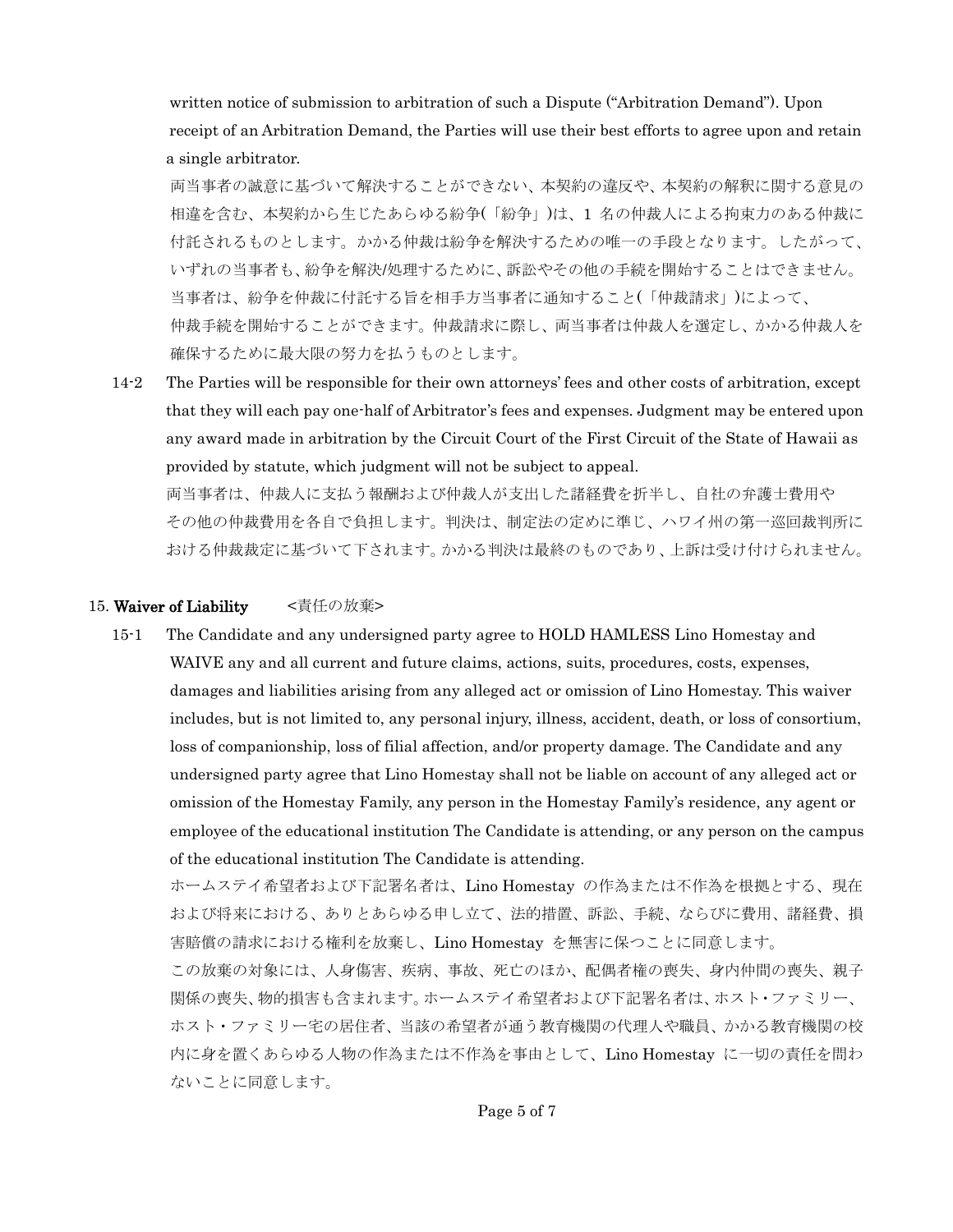15-2 The Candidate and any undersigned party agree to INDEMNIFY,DEFEND and HOLD HARMLESS Lino Homestay from and against any and all current and future claims, actions, suits, procedures, costs, expenses, damages and liabilities, including attorneys' fees, brought against Lino Homestay arising from any alleged act or omission by The Candidate for: (1) any claim(s) by a member of the Homestay Family; (2) any claim(s) by any occupant of the Homestay Family's home; and/or (3) any claim(s) by a third-party. The duty to indemnify, defend, and hold harmless includes claims in which the claimant alleges that Lino Homestay is partially, concurrently, or solely liable.

ホームステイ希望者および下記署名者は、Lino Homestay に対して提起された、ホームステイ希望 者の作為または不作為を事由とする、(1)ホスト・ファミリーの一員からの申し立て、(2)ホスト・フ ァミリー宅の居住者からの申し立て、ならびに(3)第三者からの申し立てを含む、現在および将来に おける、ありとあらゆる申し立て、法的措置、訴訟、手続、費用(弁護士料を含む)、諸経費、損害賠 償から、Lino Homestay を防御し、かかる責任を補償することにより、Lino Homestay を無害に保 つことに同意します。かかる責任には、部分的責任、共同責任、単独の責任が含まれます。

#### 16. Jurisdiction <裁判管轄>

16-1 The Candidate and/or any undersigned parties agree that the law of the State of Hawaii controls this agreement.

ホームステイ希望者および下記署名者は、本契約にはハワイ州の法律が適用されることに同意します。

16-2 A Japanese translation of this agreement has been provided for the convenience, but the English terms of this contract shall control.

本契約は便宜上、日本語も提供されますが、英語版の条件が優先されるものとします。

#### Personal Information Protection Policy 個人情報の取り扱いについて

Lino Homestay collects and uses the personal information of our customers for specific purpose and dose not collect or use any more personal information is needed.

How We Use Personal Information

Homestay arrangement and order related arrangements use for the program.

Lino Homestay は、個人情報の取得、利用にあたっては、その利用目的に特定するものとし、

特定された利用目的以外には使用致しません。

利用目的

ホームステイ手配、手配に付随する業務と連絡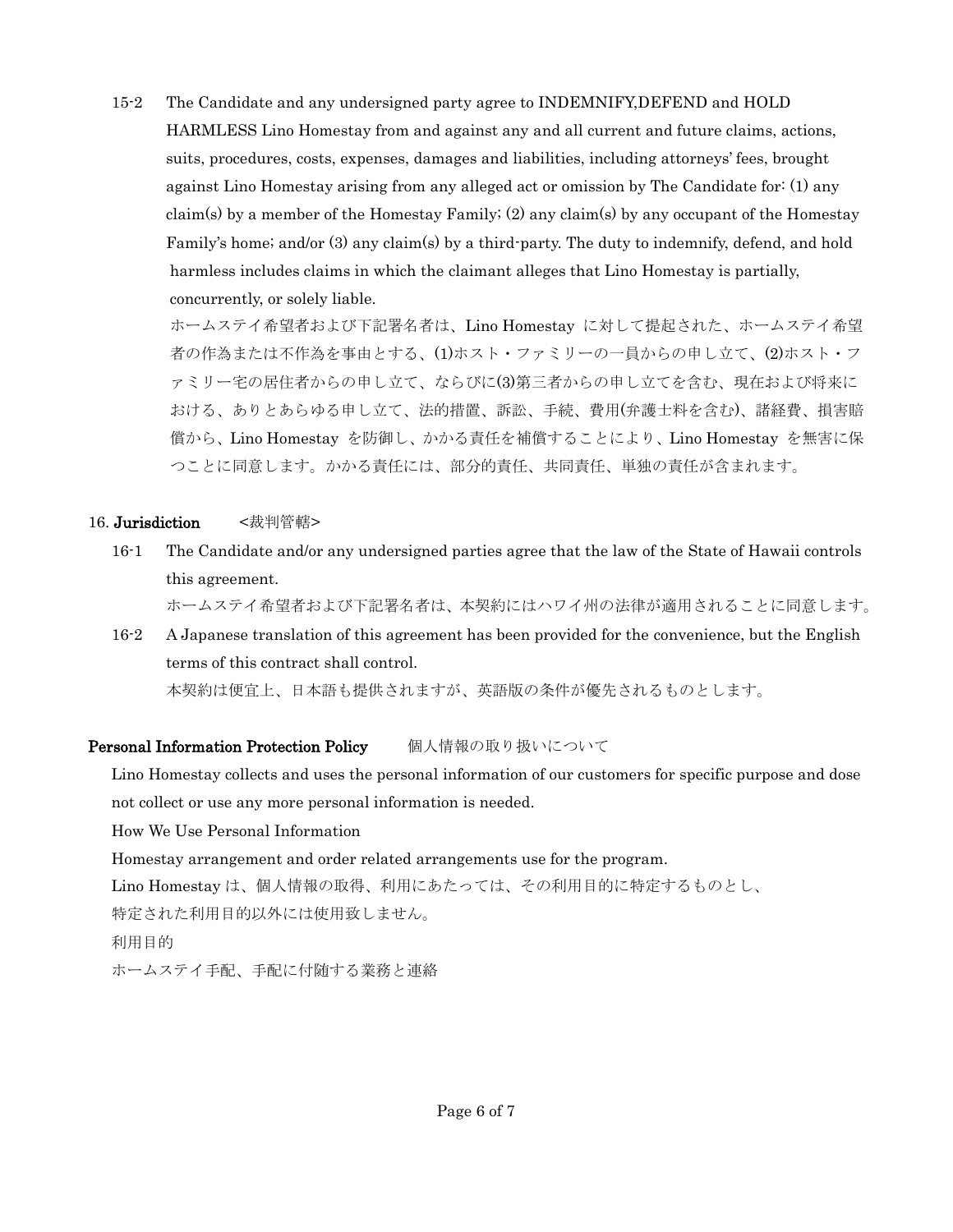I have read, fully understood, and agree to the above provisions, rules and regulations and will abide by them.

私は、以上の同意書を読み、十分に理解し、前期規定及び規則を契約に対して遵守することに同意します。

| Name      | Parent or Guardian's Name<br>(If applicant is under 21)      |
|-----------|--------------------------------------------------------------|
| Signature | Parent or Guardian's Signature<br>(If applicant is under 21) |
| Date      | Date                                                         |